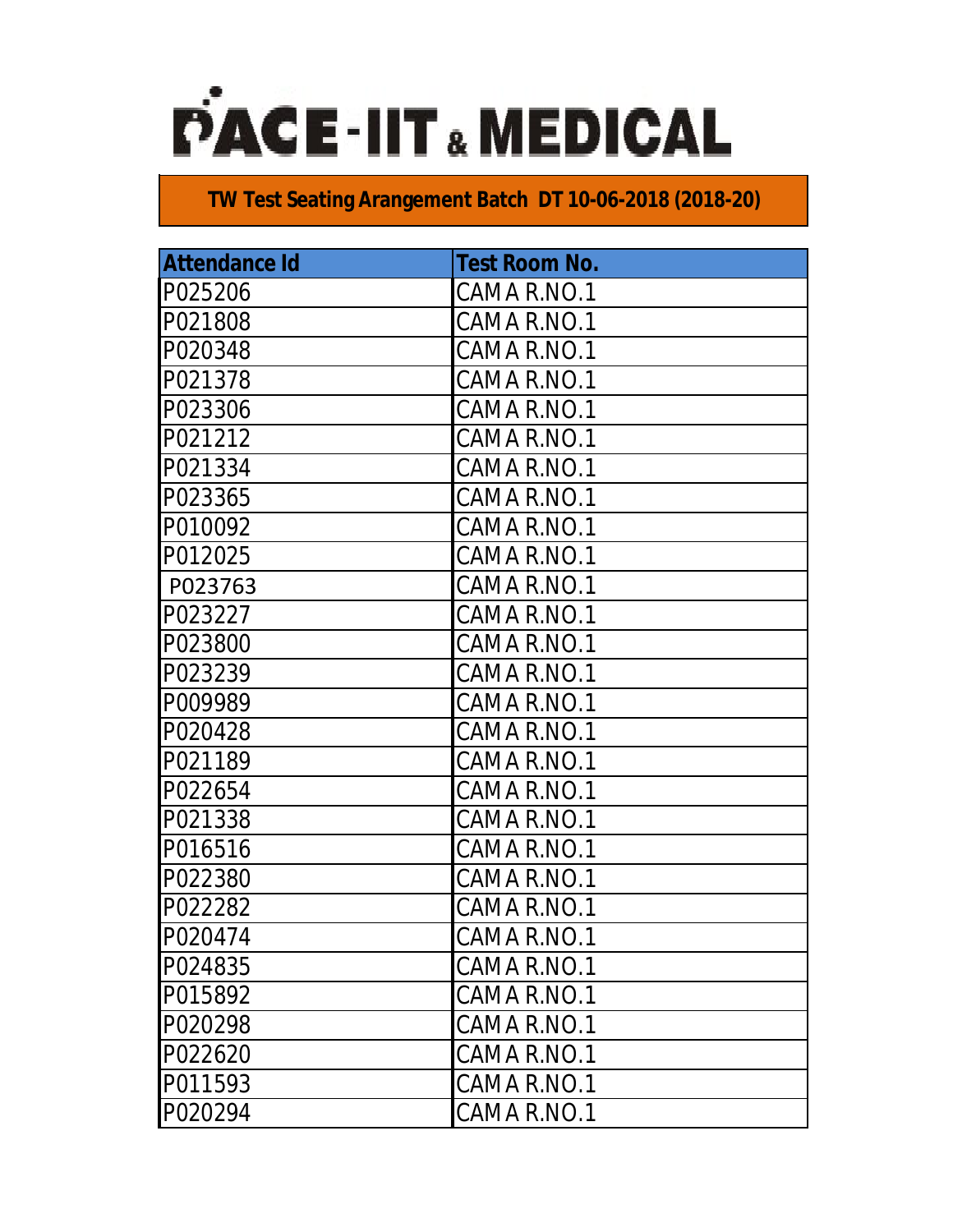

| <b>Attendance Id</b> | <b>Test Room No.</b> |
|----------------------|----------------------|
| P004549              | CAMA R.NO.1          |
| P020484              | CAMA R.NO.1          |
| P013619              | CAMA R.NO.1          |
| P009697              | CAMA R.NO.1          |
| P024028              | CAMA R.NO.1          |
| P021255              | CAMA R.NO.1          |
| P021971              | CAMA R.NO.1          |
| P023779              | CAMA R.NO.1          |
| P017638              | CAMA R.NO.1          |
| P020395              | CAMA R.NO.1          |
| P012390              | CAMA R.NO.1          |
| P022137              | CAMA R.NO.1          |
| P025175              | CAMA R.NO.1          |
| P022597              | CAMA R.NO.1          |
| P017634              | CAMA R.NO.1          |
| P002365              | CAMA R.NO.1          |
| P011751              | CAMA R.NO.1          |
| P003342              | CAMA R.NO.1          |
| P023769              | CAMA R.NO.2          |
| P021900              | CAMA R.NO.2          |
| P021312              | CAMA R.NO.2          |
| P022032              | CAMA R.NO.2          |
| P022690              | CAMA R.NO.2          |
| P021381              | CAMA R.NO.2          |
| P023710              | CAMA R.NO.2          |
| P002697              | CAMA R.NO.2          |
| P022414              | CAMA R.NO.2          |
| P005524              | CAMA R.NO.2          |
| P020893              | CAMA R.NO.2          |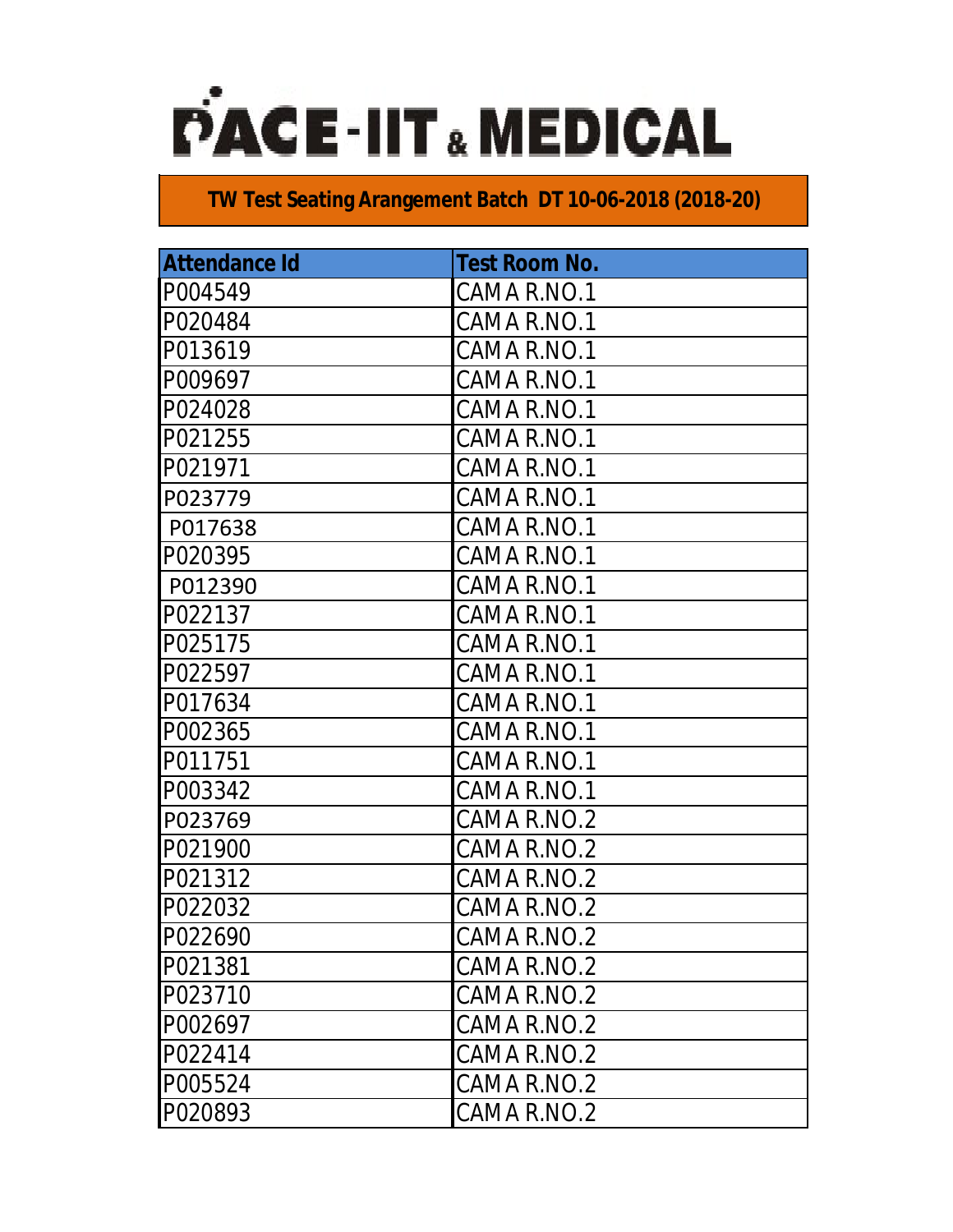

| <b>Attendance Id</b> | <b>Test Room No.</b> |
|----------------------|----------------------|
| P023750              | CAMA R.NO.2          |
| P020404              | CAMA R.NO.2          |
| P022457              | CAMA R.NO.2          |
| P023751              | CAMA R.NO.2          |
| P024837              | CAMA R.NO.2          |
| P020250              | CAMA R.NO.2          |
| P011147              | CAMA R.NO.2          |
| P009842              | CAMA R.NO.2          |
| P020265              | CAMA R.NO.2          |
| P025195              | CAMA R.NO.2          |
| P022649              | CAMA R.NO.2          |
| P024976              | CAMA R.NO.2          |
| P012423              | CAMA R.NO.2          |
| P022261              | CAMA R.NO.2          |
| P024313              | CAMA R.NO.2          |
| P023721              | CAMA R.NO.2          |
| P021332              | CAMA R.NO.2          |
| P022500              | CAMA R.NO.2          |
| P023432              | CAMA R.NO.2          |
| P020527              | CAMA R.NO.2          |
| P022942              | CAMA R.NO.2          |
| P010246              | CAMA R.NO.2          |
| P023230              | CAMA R.NO.2          |
| P010318              | CAMA R.NO.2          |
| P022817              | CAMA R.NO.2          |
| P014927              | CAMA R.NO.2          |
| P011451              | CAMA R.NO.2          |
| P023457              | CAMA R.NO.2          |
| P024138              | CAMA R.NO.2          |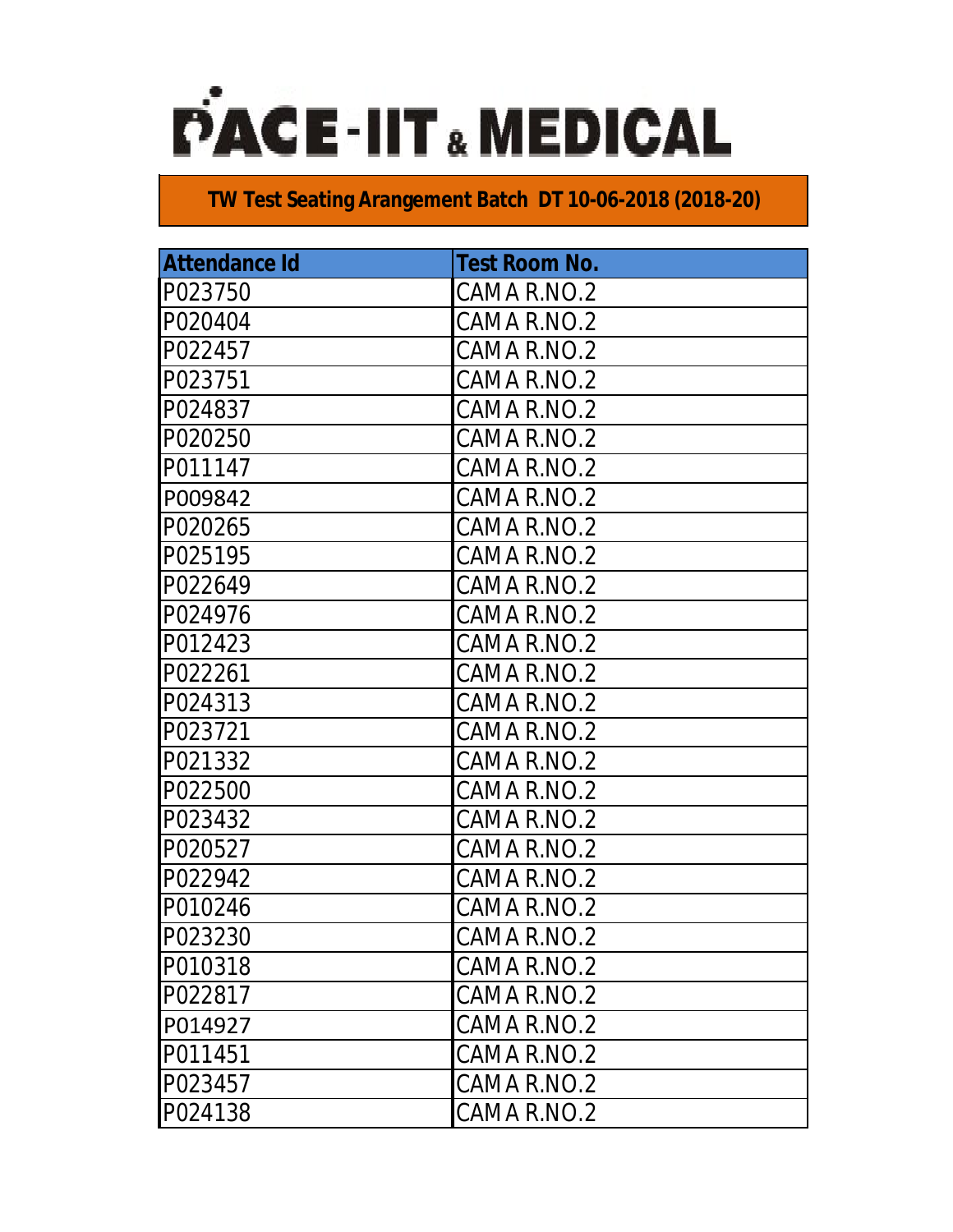

| <b>Attendance Id</b> | <b>Test Room No.</b> |
|----------------------|----------------------|
| P024946              | CAMA R.NO.2          |
| P023314              | CAMA R.NO.2          |
| P024188              | CAMA R.NO.2          |
| P023846              | CAMA R.NO.2          |
| P020427              | CAMA R.NO.2          |
| P022334              | CAMA R.NO.2          |
| P022637              | CAMA R.NO.2          |
| P023122              | CAMA R.NO.3          |
| P011335              | CAMA R.NO.3          |
| P009730              | CAMA R.NO.3          |
| P021800              | CAMA R.NO.3          |
| P023851              | CAMA R.NO.3          |
| P021262              | CAMA R.NO.3          |
| P022431              | CAMA R.NO.3          |
| P023408              | CAMA R.NO.3          |
| P022215              | CAMA R.NO.3          |
| P023414              | CAMA R.NO.3          |
| P014520              | CAMA R.NO.3          |
| P020494              | CAMA R.NO.3          |
| P023210              | CAMA R.NO.3          |
| P022224              | CAMA R.NO.3          |
| P024947              | CAMA R.NO.3          |
| P014683              | CAMA R.NO.3          |
| P022802              | CAMA R.NO.3          |
| P010132              | CAMA R.NO.3          |
| P020355              | CAMA R.NO.3          |
| P013842              | CAMA R.NO.3          |
| P022216              | CAMA R.NO.3          |
| P014624              | CAMA R.NO.3          |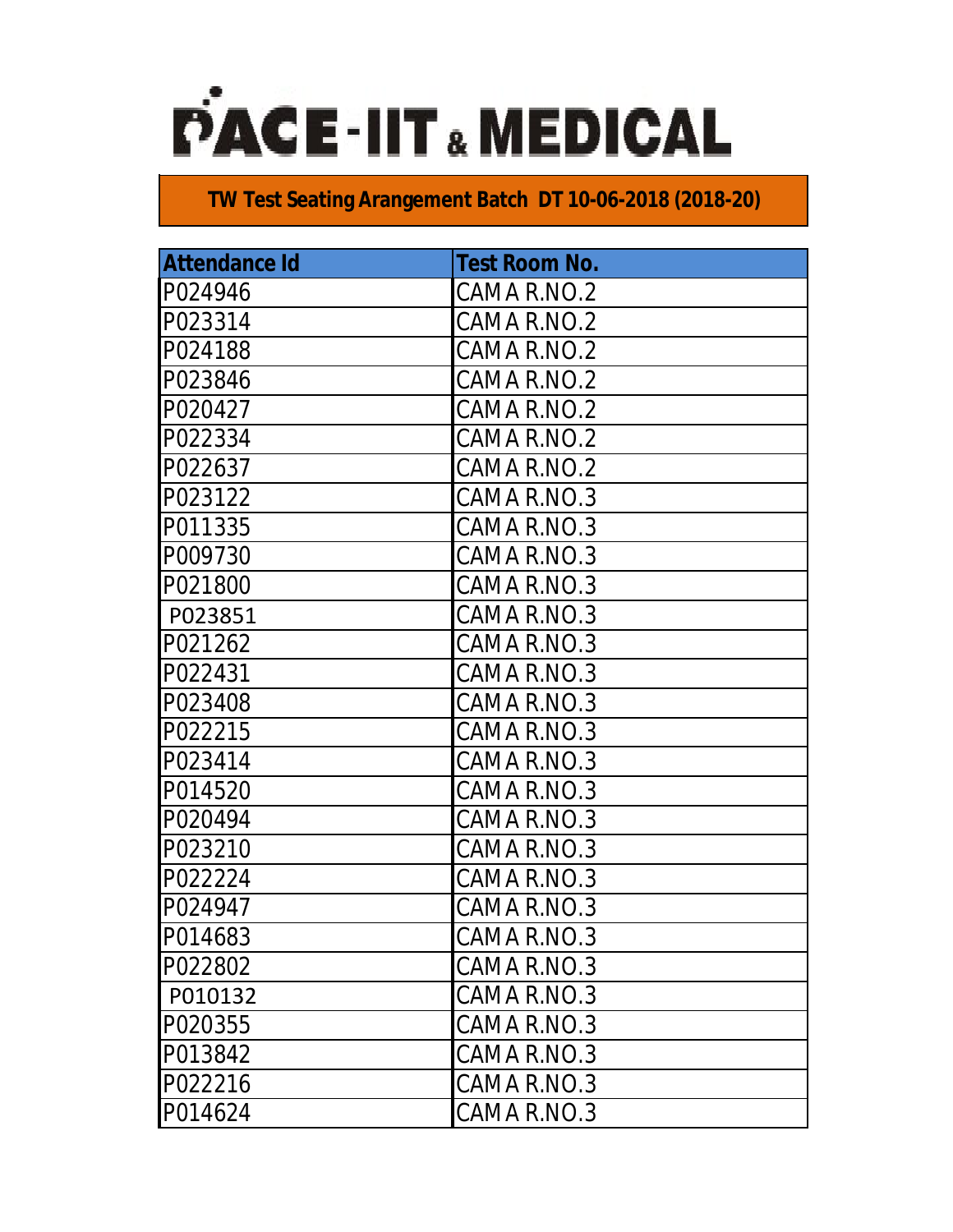

| <b>Attendance Id</b> | <b>Test Room No.</b> |
|----------------------|----------------------|
| P022274              | CAMA R.NO.3          |
| P025052              | CAMA R.NO.3          |
| P021899              | CAMA R.NO.3          |
| P010689              | CAMA R.NO.3          |
| P023994              | CAMA R.NO.3          |
| P023178              | CAMA R.NO.3          |
| P022176              | CAMA R.NO.3          |
| P021872              | CAMA R.NO.3          |
| P021345              | CAMA R.NO.3          |
| P022281              | CAMA R.NO.3          |
| P001425              | CAMA R.NO.3          |
| P024705              | CAMA R.NO.3          |
| P009799              | CAMA R.NO.3          |
| P024654              | CAMA R.NO.3          |
| P009728              | CAMA R.NO.3          |
| P022271              | CAMA R.NO.3          |
| P021346              | CAMA R.NO.3          |
| P020322              | CAMA R.NO.3          |
| P011582              | CAMA R.NO.3          |
| P022095              | CAMA R.NO.3          |
| P021407              | CAMA R.NO.3          |
| P023983              | CAMA R.NO.3          |
| P021181              | CAMA R.NO.3          |
| P010153              | CAMA R.NO.3          |
| P025197              | CAMA R.NO.3          |
| P012572              | CAMA R.NO.5          |
| P010290              | CAMA R.NO.5          |
| P022422              | CAMA R.NO.5          |
| P020477              | CAMA R.NO.5          |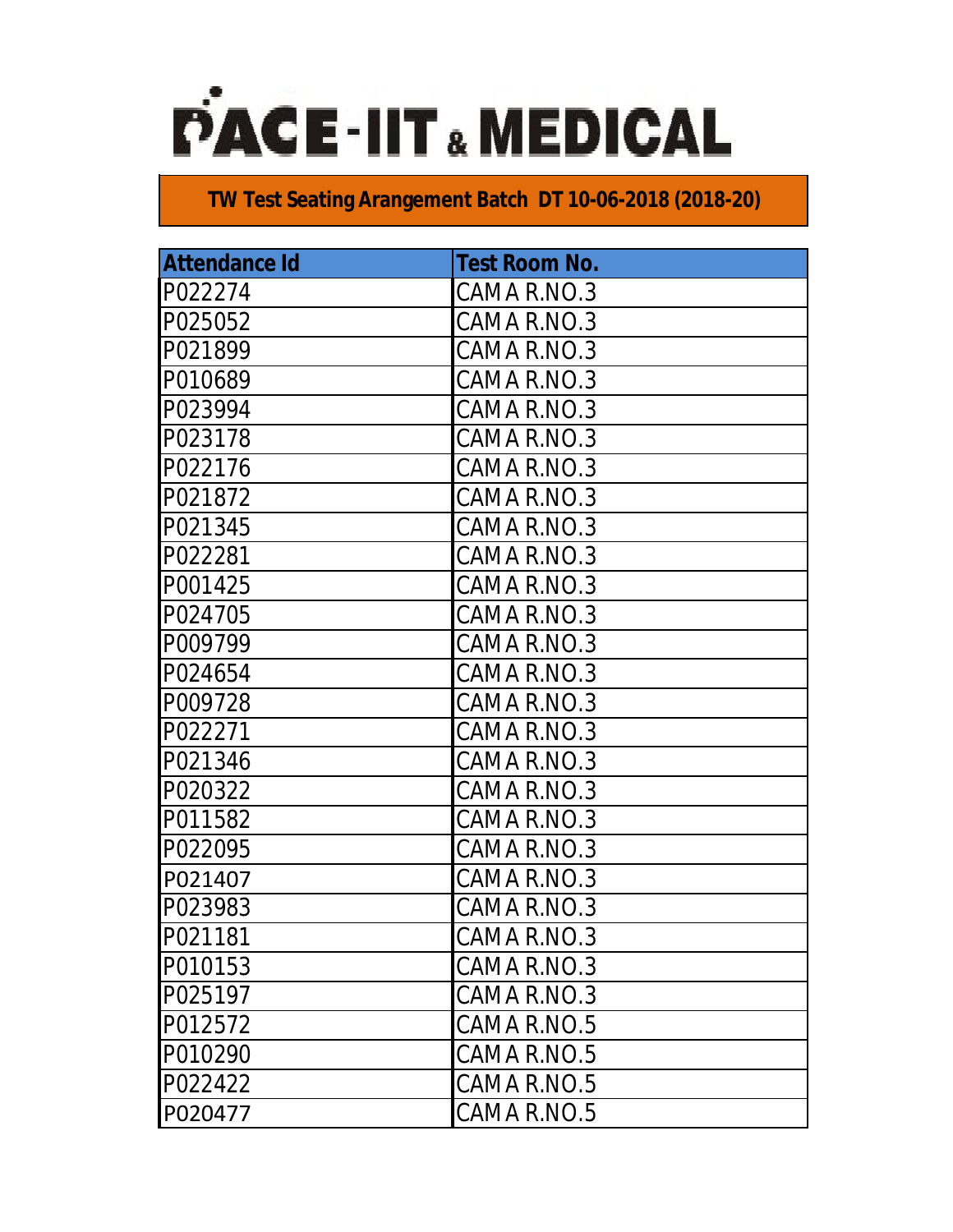

| <b>Attendance Id</b> | <b>Test Room No.</b> |
|----------------------|----------------------|
| P020387              | CAMA R.NO.5          |
| P020495              | CAMA R.NO.5          |
| P022362              | CAMA R.NO.5          |
| P023533              | CAMA R.NO.5          |
| P020396              | CAMA R.NO.5          |
| P023184              | CAMA R.NO.5          |
| P010205              | CAMA R.NO.5          |
| P003945              | CAMA R.NO.5          |
| P020358              | CAMA R.NO.5          |
| P021186              | CAMA R.NO.5          |
| P021350              | CAMA R.NO.5          |
| P010197              | CAMA R.NO.5          |
| P022251              | CAMA R.NO.5          |
| P023876              | CAMA R.NO.5          |
| P023998              | CAMA R.NO.5          |
| P021414              | CAMA R.NO.5          |
| P023333              | CAMA R.NO.5          |
| P012607              | CAMA R.NO.5          |
| P022305              | CAMA R.NO.5          |
| disha                | CAMA R.NO.5          |
| P013853              | CAMA R.NO.5          |
| P023045              | CAMA R.NO.5          |
| P025188              | CAMA R.NO.5          |
| P024228              | CAMA R.NO.5          |
| P021986              | CAMA R.NO.5          |
| P010150              | CAMA R.NO.5          |
| P023985              | CAMA R.NO.5          |
| P005096              | CAMA R.NO.5          |
| P020335              | CAMA R.NO.5          |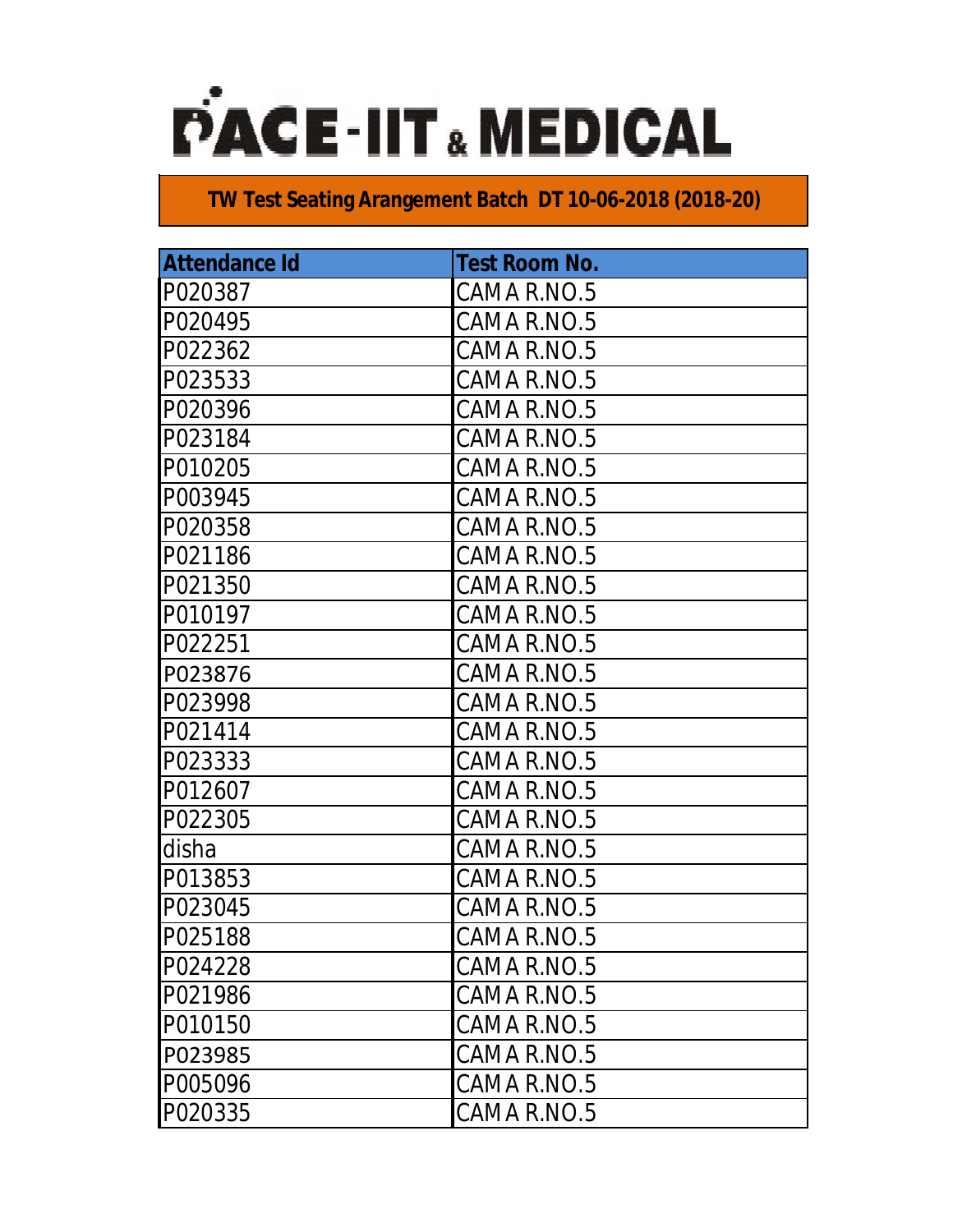

| <b>Attendance Id</b> | <b>Test Room No.</b> |
|----------------------|----------------------|
| P022354              | CAMA R.NO.5          |
| P011323              | CAMA R.NO.5          |
| P013835              | CAMA R.NO.5          |
| P024158              | CAMA R.NO.5          |
| P022611              | CAMA R.NO.5          |
| P002710              | CAMA R.NO.5          |
| P023175              | CAMA R.NO.5          |
| P022615              | CAMA R.NO.5          |
| P020399              | CAMA R.NO.5          |
| P025767              | CAMA R.NO.5          |
| P021715              | CAMA R.NO.5          |
| P022592              | CAMA R.NO.5          |
| P009972              | CAMA R.NO.5          |
| P025242              | CAMA R.NO.5          |
| P022021              | CAMA R.NO.6          |
| P023781              | CAMA R.NO.6          |
| P021382              | CAMA R.NO.6          |
| P021545              | CAMA R.NO.6          |
| P009983              | CAMA R.NO.6          |
| P021485              | CAMA R.NO.6          |
| P020288              | CAMA R.NO.6          |
| P021943              | CAMA R.NO.6          |
| P022628              | CAMA R.NO.6          |
| P022856              | CAMA R.NO.6          |
| P022514              | CAMA R.NO.6          |
| P020451              | CAMA R.NO.6          |
| P023453              | CAMA R.NO.6          |
| P023206              | CAMA R.NO.6          |
| P021161              | CAMA R.NO.6          |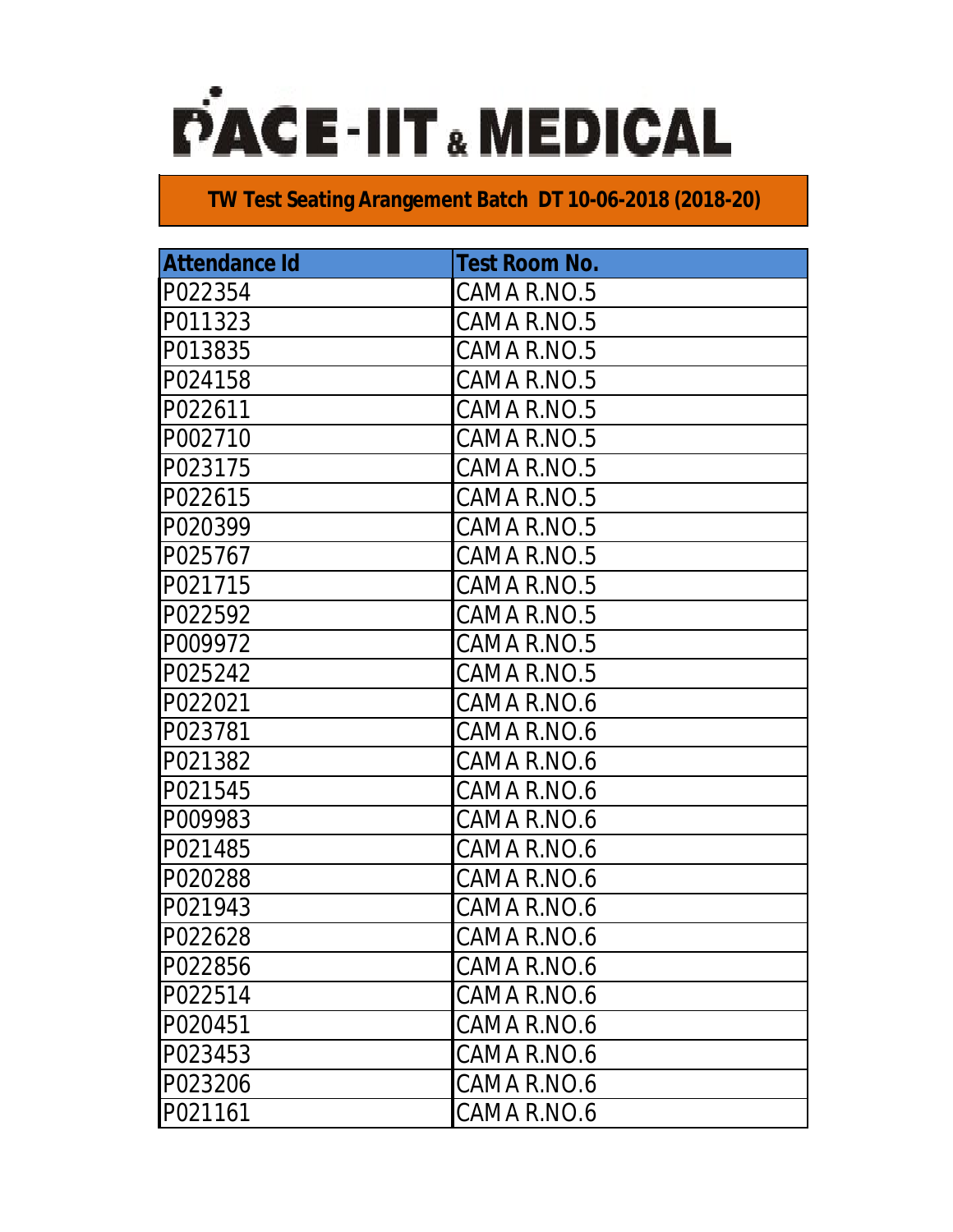

| <b>Attendance Id</b> | <b>Test Room No.</b> |
|----------------------|----------------------|
| P008189              | CAMA R.NO.6          |
| P022423              | CAMA R.NO.6          |
| P022308              | CAMA R.NO.6          |
| P021375              | CAMA R.NO.6          |
| P020266              | CAMA R.NO.6          |
| P022374              | CAMA R.NO.6          |
| P023270              | CAMA R.NO.6          |
| P023334              | CAMA R.NO.6          |
| P014475              | CAMA R.NO.6          |
| P002699              | CAMA R.NO.6          |
| P021593              | CAMA R.NO.6          |
| P024834              | CAMA R.NO.6          |
| P010512              | CAMA R.NO.6          |
| P021258              | CAMA R.NO.6          |
| P023577              | CAMA R.NO.6          |
| P009945              | CAMA R.NO.6          |
| P022627              | CAMA R.NO.6          |
| P023782              | CAMA R.NO.6          |
| P022550              | CAMA R.NO.6          |
| P003942              | CAMA R.NO.6          |
| P022397              | CAMA R.NO.6          |
| P023785              | CAMA R.NO.6          |
| P023424              | CAMA R.NO.6          |
| P024285              | CAMA R.NO.6          |
| P022181              | CAMA R.NO.6          |
| P021982              | CAMA R.NO.6          |
| P023777              | CAMA R.NO.6          |
| P023738              | CAMA R.NO.6          |
| P020472              | CAMA R.NO.6          |